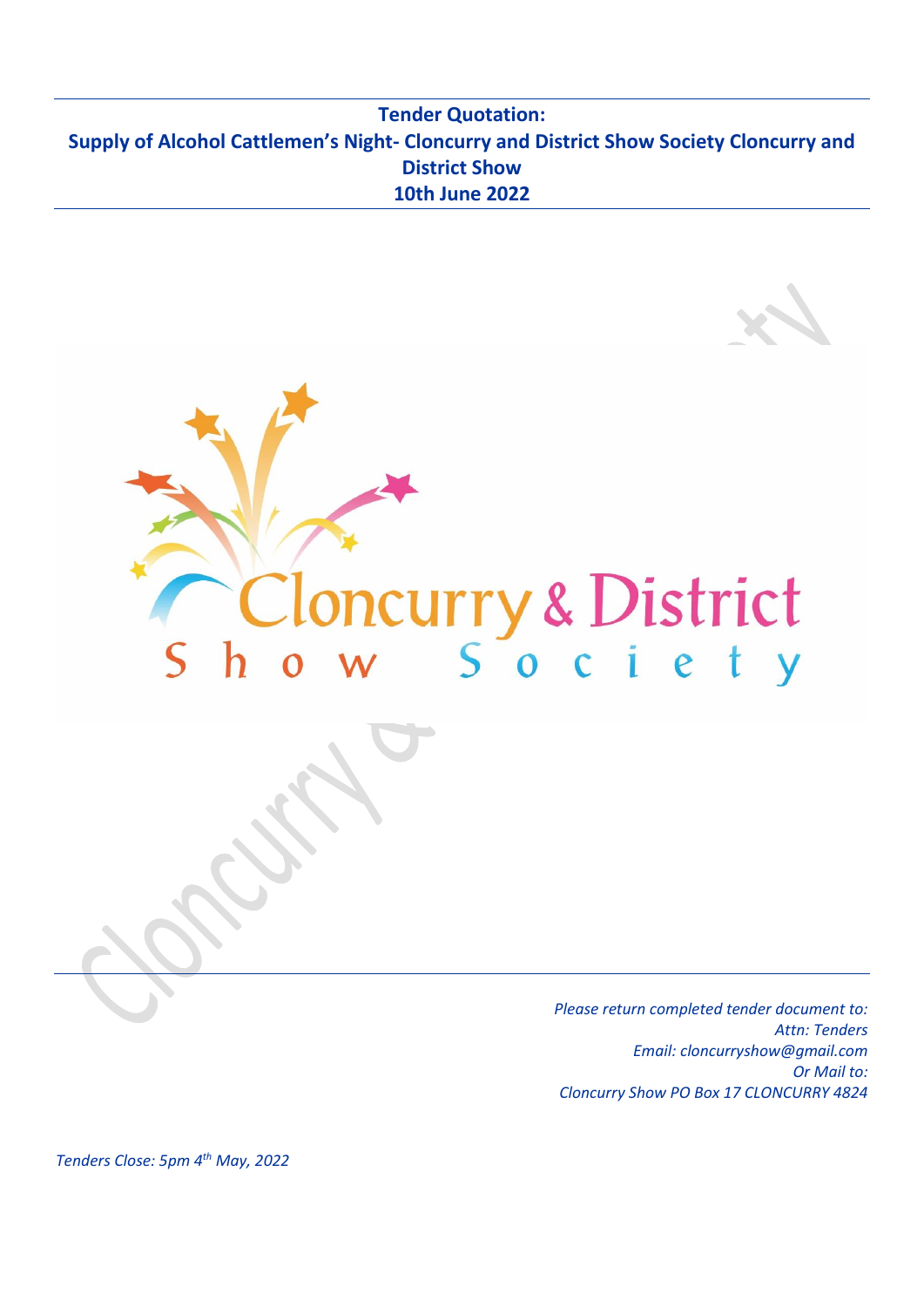# *Cloncurry & District Show Society Inc Application for Supply of Alcohol Cattlemen's Night Cloncurry Show 2022*

| <b>Name/ Organisation:</b>      |  |
|---------------------------------|--|
| Email:                          |  |
| 1 <sup>st</sup> Contact Person: |  |
| <b>Contact Number:</b>          |  |
| 2 <sup>nd</sup> Contact Person: |  |
| <b>Contact Number:</b>          |  |

### **Tender: supply of Alcohol - Cloncurry and District Show Society**

Supply of Alcohol – **Cattlemen's Night 10 th June**

I/We have read the description of the tender as described in the tender information & submit the above amount to complete the duties as described.

I/We acknowledge that we have the appropriate insurance to indemnify the Cloncurry & District Show Society Inc.

I/We agree to abide by all Occupational Workplace Health & Safety standards.

Please note: This tender document is a contract between the persons/organisation named above and the Cloncurry & District Show.

If your tender is successful, this document serves as an obligation to fulfil the contract.

Please notify the Cloncurry & District Show Society immediately if you are unable to fulfil your obligation.

Name: Name: 2008 and 2008 and 2008 and 2008 and 2012 and 2013 and 2013 and 2013 and 2013 and 2013 and 2013 and 2013 and 2013 and 2013 and 2013 and 2013 and 2013 and 2013 and 2013 and 2013 and 2013 and 2013 and 2013 and 201

Signature:  $\frac{1}{\sqrt{1-\frac{1}{2}}}\sqrt{1-\frac{1}{2}}$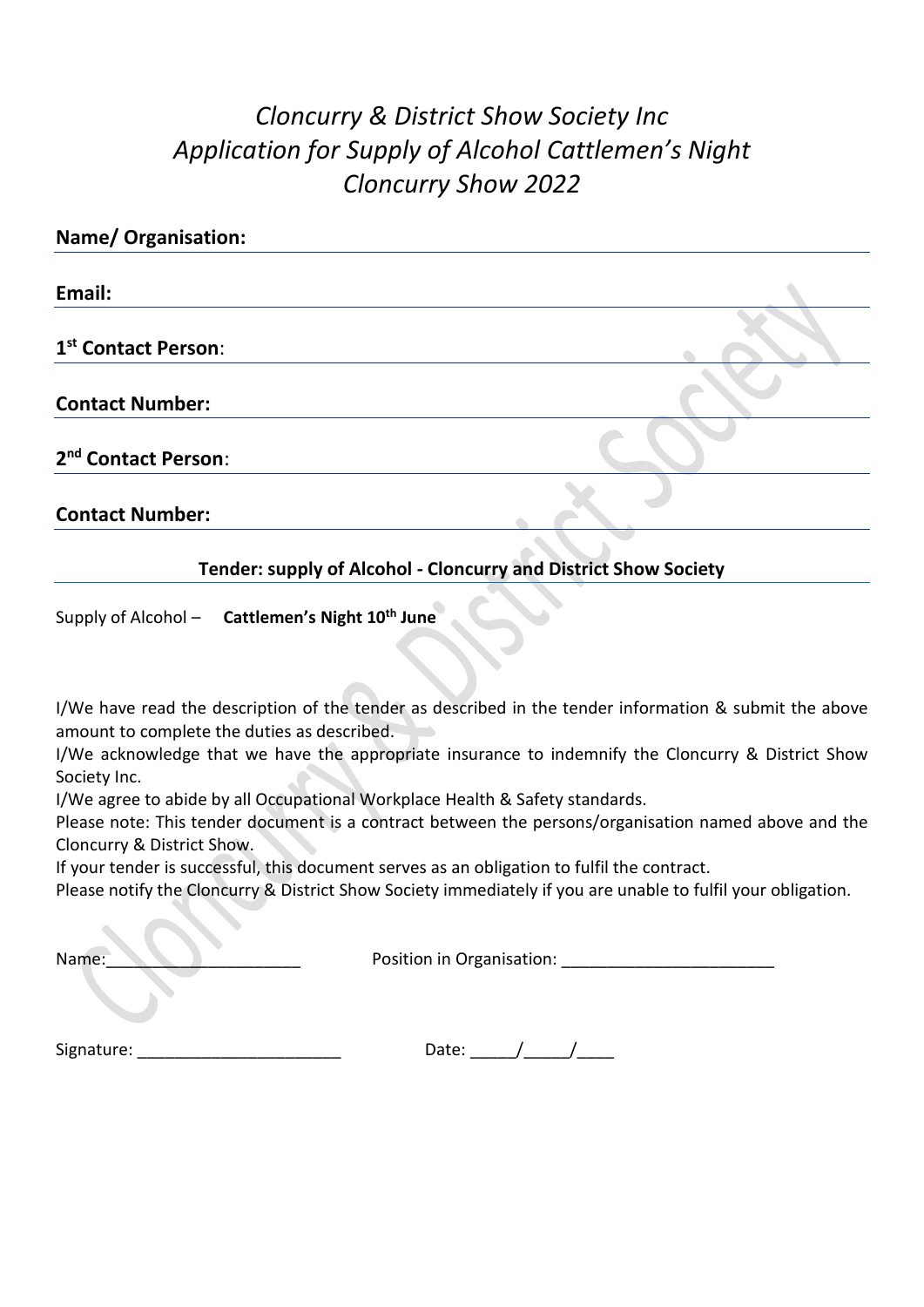#### **GENERAL INFORMATION:**

- 1. Tender for the provision of alcohol for the Cloncurry and District Show Cattlemen's Night
- 2. Alcohol requirements in relation to this tender are listed as appendix one.
- 3. The tender requires interested businesses to provide a unit price per item and total of each item.
- 4. The alcohol is required to be delivered to the Cloncurry Show grounds no later than 5pm and to be placed in the cold room and stacking of beverages to be filled up on cold room shelves on Thursday the 9<sup>th</sup> of June, 2022
- 5. Contact details to be filled out and available to be contacted during the event.
- 6. The Tenderer must be available to deliver further alcohol if required.
- 7. All unopened and unused stock is available to be returned to the tenderer on Saturday morning by 11am on the 11<sup>th</sup> of June 2022 or Sunday Morning if also providing Saturday Bar supply.
- 8. It is the responsibility of the tenderer to pick up unused and unopened stock.
- 9. The committee reserve the right to all or some of this tender

**Notification of Tender:** The successful tenderer will be notified by via email on or after May 5, 2022

If you have any suggestions for alternative beverages, please let us know:

| e v |
|-----|
|     |
|     |
|     |
|     |
|     |
|     |
|     |
|     |
|     |
|     |
|     |

\_\_\_\_\_\_\_\_\_\_\_\_\_\_\_\_\_\_\_\_\_\_\_\_\_\_\_\_\_\_\_\_\_\_\_\_\_\_\_\_\_\_\_\_\_\_\_\_\_\_\_\_\_\_\_\_\_\_\_\_\_\_\_\_\_\_\_\_\_\_\_\_\_\_\_\_\_\_\_\_\_\_\_\_\_\_\_